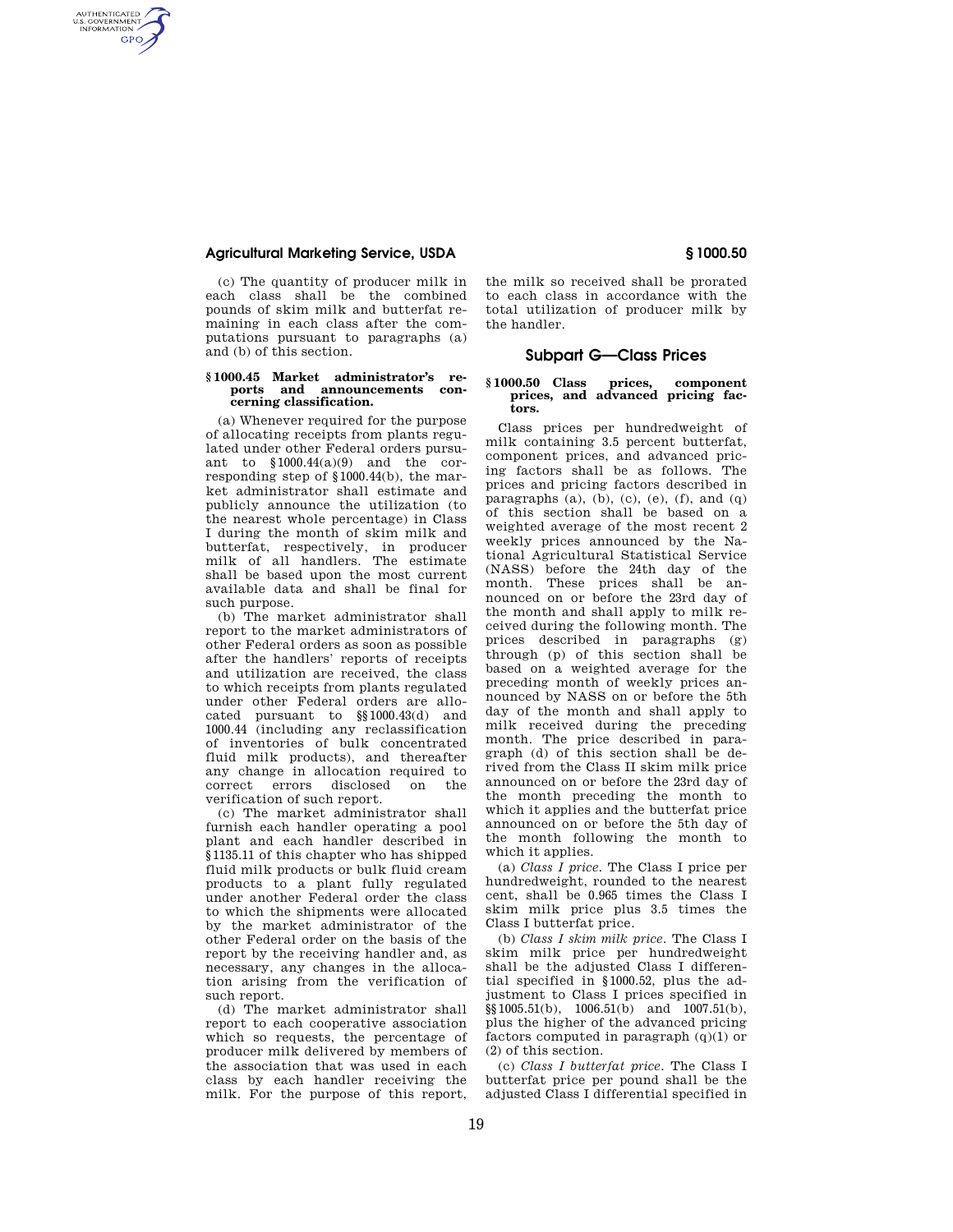§1000.52 divided by 100, plus the adjustments to Class I prices specified in §§1005.51(b), 1006.51(b) and 1007.51(b) divided by 100, plus the advanced butterfat price computed in paragraph  $(a)(3)$  of this section.

(d) *The Class II price* per hundredweight, rounded to the nearest cent, shall be .965 times the Class II skim milk price plus 3.5 times the Class II butterfat price.

(e) *Class II skim milk price.* The Class II skim milk price per hundredweight shall be the advanced Class IV skim milk price computed in paragraph  $(q)(2)$  of this section plus 70 cents.

(f) *Class II nonfat solids price.* The Class II nonfat solids price per pound, rounded to the nearest one-hundredth cent, shall be the Class II skim milk price divided by 9.

(g) *Class II butterfat price.* The Class II butterfat price per pound shall be the butterfat price plus \$0.007.

(h) *Class III price.* The Class III price per hundredweight, rounded to the nearest cent, shall be 0.965 times the Class III skim milk price plus 3.5 times the butterfat price.

(i) *Class III skim milk price.* The Class III skim milk price per hundredweight, rounded to the nearest cent, shall be the protein price per pound times 3.1 plus the other solids price per pound times 5.9.

(j) *Class IV price.* The Class IV price per hundredweight, rounded to the nearest cent, shall be 0.965 times the Class IV skim milk price plus 3.5 times the butterfat price.

(k) *Class IV skim milk price.* The Class IV skim milk price per hundredweight, rounded to the nearest cent, shall be the nonfat solids price per pound times 9.

(l) *Butterfat price.* The butterfat price per pound, rounded to the nearest onehundredth cent, shall be the U.S. average NASS AA Butter survey price reported by the Department for the month, less 17.15 cents, with the result multiplied by 1.211.

(m) *Nonfat solids price.* The nonfat solids price per pound, rounded to the nearest one-hundredth cent, shall be the U.S. average NASS nonfat dry milk survey price reported by the Department for the month, less 16.78 cents and multiplying the result by 0.99.

**§ 1000.50 7 CFR Ch. X (1–1–09 Edition)** 

(n) *Protein price.* The protein price per pound, rounded to the nearest one-hundredth cent, shall be computed as follows:

(1) Compute a weighted average of the amounts described in paragraphs  $(n)(1)(i)$  and  $(ii)$  of this section:

(i) The U.S. average NASS survey price for 40-lb. block cheese reported by the Department for the month; and

(ii) The U.S. average NASS survey price for 500-pound barrel cheddar cheese (38 percent moisture) reported by the Department for the month plus 3 cents;

(2) Subtract 20.03 cents from the price computed pursuant to paragraph  $(n)(1)$ of this section and multiply the result by 1.383;

(3) Add to the amount computed pursuant to paragraph  $(n)(2)$  of this section an amount computed as follows:

(i) Subtract 20.03 cents from the price computed pursuant to paragraph  $(n)(1)$ of this section and multiply the result by 1.572; and

(ii) Subtract 0.9 times the butterfat price computed pursuant to paragraph (l) of this section from the amount computed pursuant to paragraph  $(n)(3)(i)$  of this section; and

(iii) Multiply the amount computed pursuant to paragraph  $(n)(3)(ii)$  of this section by 1.17.

(o) *Other solids price.* The other solids price per pound, rounded to the nearest one-hundredth cent, shall be the U.S. average NASS dry whey survey price reported by the Department for the month minus 19.91 cents, with the result multiplied by 1.03.

(p) *Somatic cell adjustment.* The somatic cell adjustment per hundredweight of milk shall be determined as follows:

(1) Multiply 0.0005 by the weighted average price computed pursuant to paragraph (n)(1) of this section and round to the 5th decimal place;

(2) Subtract the somatic cell count of the milk (reported in thousands) from  $350;$  and

(3) Multiply the amount computed in paragraph (p)(1) of this section by the amount computed in paragraph (p)(2) of this section and round to the nearest full cent.

(q) *Advanced pricing factors.* For the purpose of computing the Class I skim